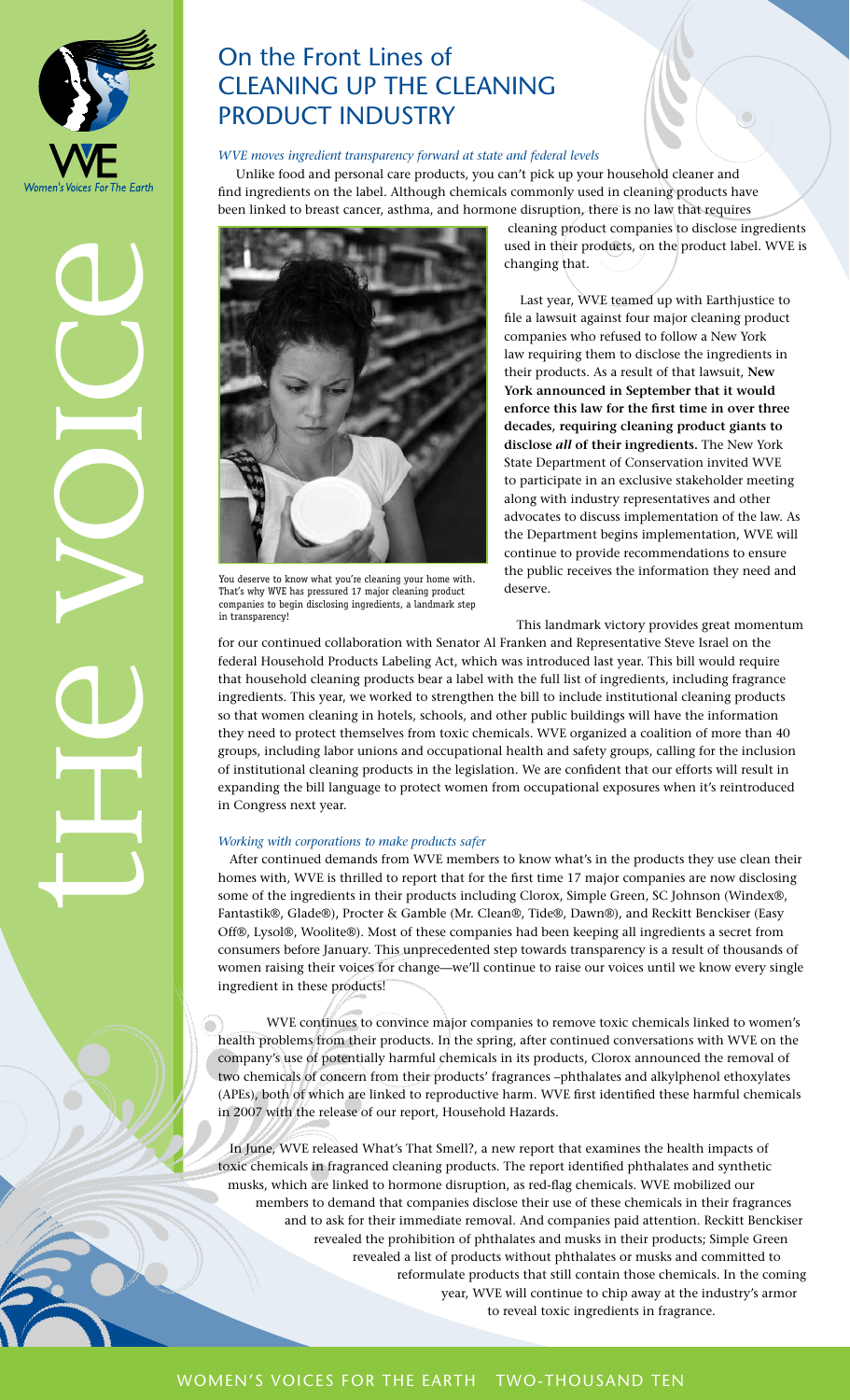# Note from Erin

Women's Voices for the Earth was born out of the belief that women have incredible economic, political, and social power to influence government polices and corporate practices that impact our health. This is exemplified through actions like our green cleaning parties, where women across the country meet to make their own cleaners and demand safer products. In fact,

this party phenomenon is changing the face of a global industry. A 2009 survey conducted by the cleaning product association themselves reported 28 percent of Americans have mixed their own cleaning products at home. When asked what was the most important factor in deciding to try and make their own concoction, those who did so said they believed it was safer to know what was in the products (38%), they believed it was cheaper (38%), or they believed it was more effective (28%). According to the 2010 report "Are You Ready for EcoAware Mom?," there is an "EcoAware Moms" market, which includes more than 51 million women, 69 percent of moms, and has more than \$1.45 trillion in buying power. The number one thing moms are doing to be "Eco Aware" is increasing their use of chemical-free cleaning products (47% increase). Furthermore, women consistently rate chemical pollution in the environment as one of their greatest concerns, regardless of political party affiliation.

WVE is harnessing this incredible power and energy to institute sweeping policy changes in the United States. Quite simply, it's evident to us that women will be leaders in the movement for toxicfree homes and workplaces – and with this kind of market influence, we won't be ignored.

Erin Switalski

Swhite

*Executive Director*

# Formaldehyde Legally Allowed in Products We Put on Our Bodies? No Thanks.

*Safe Cosmetics Act to make personal care products safe for consumers*

Currently, it's perfectly legal for cosmetic manufacturers to use chemicals linked to cancer, birth defects, learning disabilities and other illnesses in the products we use on our bodies every day. Many of



Uyen Nguyen explains why she launched a green salon in the film, "Do You Want a Toxic Manicure?

these chemicals are showing up in our bodies, our breast milk, and our children.

This is why WVE helped to draft the Safe Cosmetics Act, which was introduced in Congress this summer. This bill will ban known carcinogens, mutagens, and reproductive toxins from personal care products, including salon products. WVE is working overtime with our coalitions to raise support for this groundbreaking legislation. We released the report *Not So Sexy* on toxic chemicals in perfume, as well as "The Story of Cosmetics", which has been viewed almost 500,000 times. We're excited to include you in our continued efforts in the coming year to ensure that we are no longer used as un-consenting testing grounds for chemicals in products that we put on our bodies.

# *Stepping Up for Salon Worker Safety*

Working with our partners in the National Healthy Nail Salon Alliance, WVE ensured that the Safe Cosmetics Act includes language to focus on specific concerns to salon workers. In addition to banning known harmful chemicals, the bill calls for safety standards that are protective enough for "vulnerable populations." WVE made certain that salon workers were included in the definition of "vulnerable populations," so that manufacturers

must ensure that their products are safe enough

**of the 10,000+ care products have never been tested for safety. will change that.**

together, we quickly mobilized women across the country to call on the Food and Drug Administration (FDA) to issue a recall of the toxic products. We are currently waiting for a decision from the FDA. We brought the issue to the attention of the national media as well, and news outlets like the Today show and NPR have aired segments on it. The Brazilian Blowout problem underscores

the urgent need to pass the Safe Cosmetics Act as soon as possible. Formaldehyde shouldn't be found in products we put on our bodies, period.

# DONORS

We received the following of between January 1, 2009 and limitations prevent us from here, but every contributior critical to the success of our

Aimee Boulanger

**How to Support Together we can create l workplaces, and community environmental hazards women's health. Please** womenandenvironment **Solomon at 406-543-374 CASH GIFT** – Make auto **to sustain WVE's work** Breast Cancer Fund Caroline Byrd Kerrie Byrne Pamela Cauble Don Cosgrove Tory Dailey Anita Doyle Nancy Dunne, N.D. Secky Fascione Friends of Wilbur, Inc. Julia Brooks Gorman Judith Hutchins Anya Jabour Gerry Jennings Kira and Joe Jewett Anne Hoffman Johnson David and Carol Lakatua Tracy Cosgrove Lakatua Greg Lind Nancy Lovejoy Larry and Gladys Marks Dawn McGee Elise Miller Warsh-Mott Funds Nazareth Area School District

**BEQUEST- Designate W** cash gift or a percentage **will.**

**EMPLOYEE MATCHING employer match your co** 

 $TRIBUTE/MEMORIAL$ special individual with

**STOCK** – By contributin **you receive a tax deduct capital gains**

**chemicals used in personal The Safe Cosmetics Act** 

**89%** 

exposed to a wide range of chemicals for hours at a time, several days a week. Additionally, it requires that safety information such as Material Safety Data Sheets be translated into Spanish and Vietnamese. You can help us spread the word about the problems facing nail

for women working in salons who are

salon workers by watching the short video, "Do You Want a Toxic Manicure?" on our website, and passing it on to friends and family.

 In October, our colleagues at Oregon Health and Science University informed us that they had tested popular hair straightening products manufactured by the company Brazilian Blowout after a salon worker complained of bloody noses and breathing problems while giving the treatment. When the tests revealed up to 10% formaldehyde, a known carcinogen, in the products—one of which was labeled "formaldehyde-free"—WVE led the charge to expose the dangers of these products. WVE alerted our partners at the National Healthy Nail Salon and Campaign for Safe Cosmetics and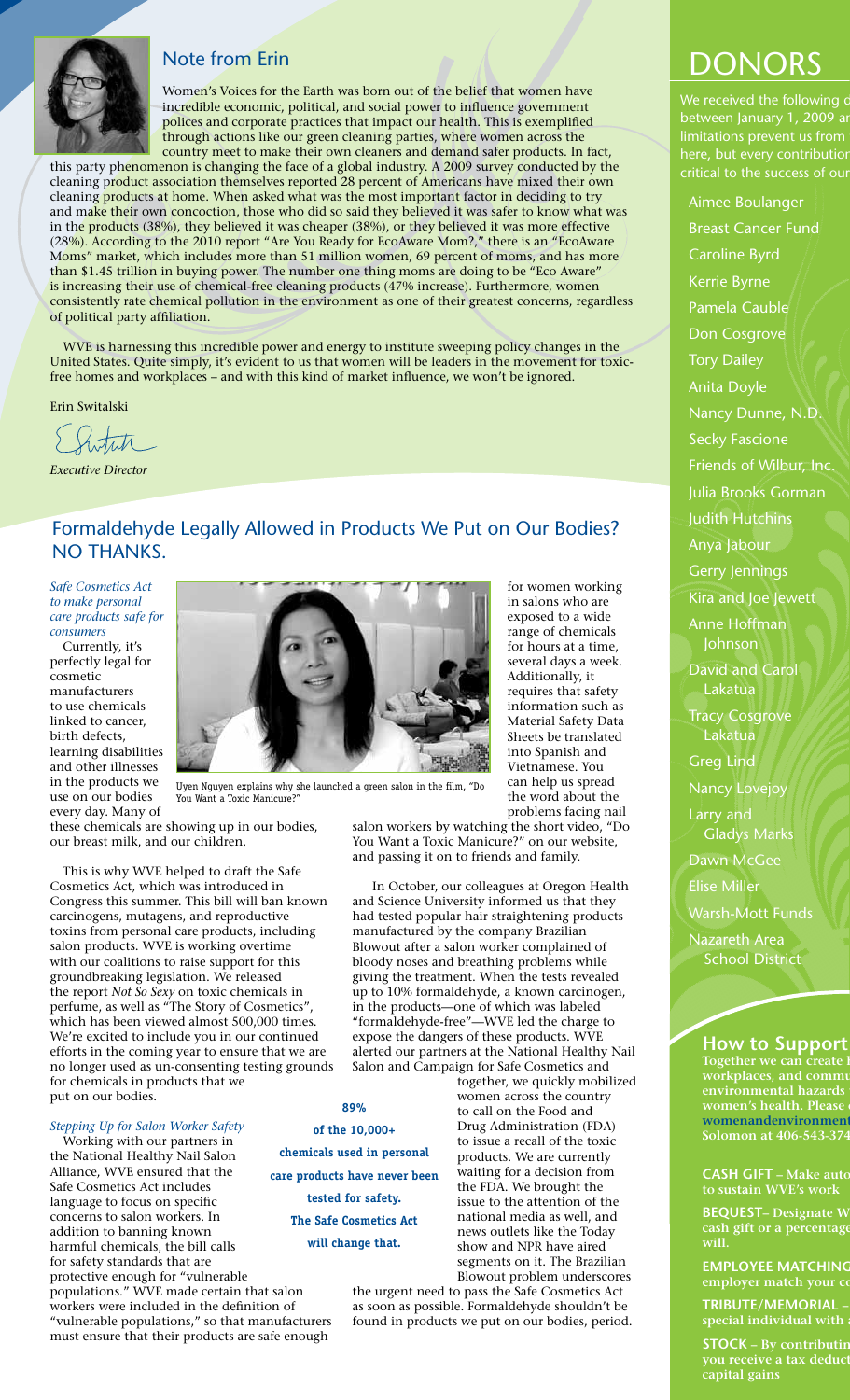lonations of \$50 or more d July 31, 2009. Space thanking all of our donors  $\overline{a}$ , regardless of size, is work.

Karen Nichols

Eva Patten

C.B. Pearson

Toddy Perryman

Product Stewardship Institute

Debra and Steve Randall

Anja Rudiger

Robin Saha and Beth Covitt

Annie Schaub

Rebecca Shahmoon Shanok

Lexi Shultz

Wade Sikorski

Joyce Silberberger

Karen Snedeker

Gary Stein and Nancy McCourt

Thomas Waters Foundation

Kris and Bryce Thompson

Mary and

Jack Thorndike Stephen Turow

David Wager

Christine Colette White

*If we have made an error either in the spelling of your name or have omitted your name, please contact us at 406-543-3747.*

**WVE's Work** 

**Tealthy homes, which by reducing that adversely impact** donate online at www. **womenandensie or call Ali** 

**Comatic monthly payments** 

**WE** as a recipient of a **c** of your estate in your

> **PLAN** – Have your **entribution**

**Tribute/Memorial – Honor or remember a special individual with a contribution**

**Stock – By contributing appreciated stocks, yourge is so to so that** ion while avoiding

# WVE Ensuring that Chemicals Are Safe *Before* They're Placed in Our Products

*Women across the country raise their voices in support of the Safe Chemicals Act*

WVE took a historic step forward in protecting women's health from toxic chemicals this year by advocating for an overhaul of the Toxic

Substances Control Act (TSCA). TSCA is the federal law that regulates the 80,000+ chemicals on the market; unfortunately, this law fails to protect us from exposure to many harmful chemicals like lead, BPA, and phthalates. In the 34 years since the law has been established,

**been evaluated for safety**  Senators to support the Safe Chemicals Act.

**and only five have been banned for use. Working in coalition with hundreds of public health advocates, environmental organizations, the medical community, learning disabilities advocates, and more, we are proud to** report the introduction of the Safe Chemicals Act in April. This groundbreaking legislation will require that chemicals be evaluated for safety before they're put into everyday products. The Safe Chemicals Act includes many of the solutions we've worked toward, including evaluating a chemical's safety based on exposure to vulnerable populations like babies, pregnant women, and workers, and will also require immediate action to phase out the

most harmful chemicals, such as mercury and formaldehyde.

To highlight the urgency for reform, WVE co-released the report *No More Silver Lining*,

which revealed that common canned foods contain concerning levels of bisphenol-A (BPA), a chemical suspected of interfering with the bodies' hormones, and co-released the clever animated video "The Toxic Chemicals Lobby". WVE also organized green cleaning parties across the country during Earth Week;

50 women hosted parties that week to shine a national spotlight on the devastating impact that unregulated and untested chemicals have on health. WVE trained 23 of these women as public spokeswomen so that they could better inform their guests, friends, and communities about the need for the Safe Chemicals Act. With rates of breast cancer, infertility, and other chronic diseases on the rise, it's past time for industry and government to regulate chemicals and protect public health. WVE will continue advocating for this critical legislation in 2011 and will keep you posted on ways to get involved and raise your voice in support!

# Raising Voices: WVE Women Take the Media by Storm

*Over the last two years, WVE has trained more than 100 women as media spokespeople, empowering these women to speak out on important issues of toxic chemical exposures and women's health. Let us introduce you to a few of our Actionistas!* 



 Leigh's son has Asperger's Syndrome. As any mother would, Leigh spent countless hours researching the disease. Leigh discovered that her son doesn't filter out toxins, including those found in

cleaning products, as well as the majority of the population. So Leigh came to WVE to learn more and host a green cleaning party. She participated in a media spokesperson training led by WVE to gain talking points about the problem of toxic chemicals in cleaning products. As a veteran blogger, Leigh wrote about her party on the Dallas Moms Blog on the Dallas Morning News website, reaching far beyond the guests at her party to spread her message to thousands of people. She continues to raise her voice on the health impacts of toxic chemicals as the Assistant Editor for AutismSpot.com and as a Guest Blogger for the Dallas Moms. We've gotten to know Leigh well at WVE, and we're continually impressed with her passionate advocacy efforts.



 Melody is an environmental consultant and owner of Ecodynamic Living Solutions who hosted a green cleaning party in June. Melody has fibromyalgia, a

condition characterized by long-term body wide pain. After conventional medicine failed to make a difference in her condition, she began eliminating toxic chemicals from her home and happily noticed an improvement in her health. Seeking an effective venue to discuss chemical exposure with her friends, Melody was thrilled to discover green cleaning parties and immediately began planning one. Recognizing her passion and commitment, WVE provided media training to Melody and then connected her with a reporter from the Fort Worth Star Telegram. Days later, the newspaper published an article on her party that focused on the links between chemicals and health. Within two months, Melody's story was syndicated and appeared in outlets across the country, including The LA Times, Baltimore Sun, and Chicago Tribune. It's incredibly powerful that Melody started out to host a party reaching 10 guests, and her message snowballed to reach millions of people! Thanks so much for lending some of your amazing



energy to WVE, Melody!

 Hilary is another WVE member who's green cleaning party appeared in the media—and her story illustrates that these articles can be even more powerful than we might realize. The Minneapolis Star Tribune approached

WVE in late May looking for a party to attend and report on, and WVE connected the reporter with Hilary. Shortly after the article ran in the paper, Sarah from the Linden Hills Co-Op contacted WVE looking for Hilary to teach a class on green cleaning. Sarah wrote, "As I was sitting outside reading the paper yesterday I came across a green cleaning article in the Minneapolis Star Tribune. I'm very interested in



**only 200 chemicals have**  Green cleaning partiers in Montana call on the state's